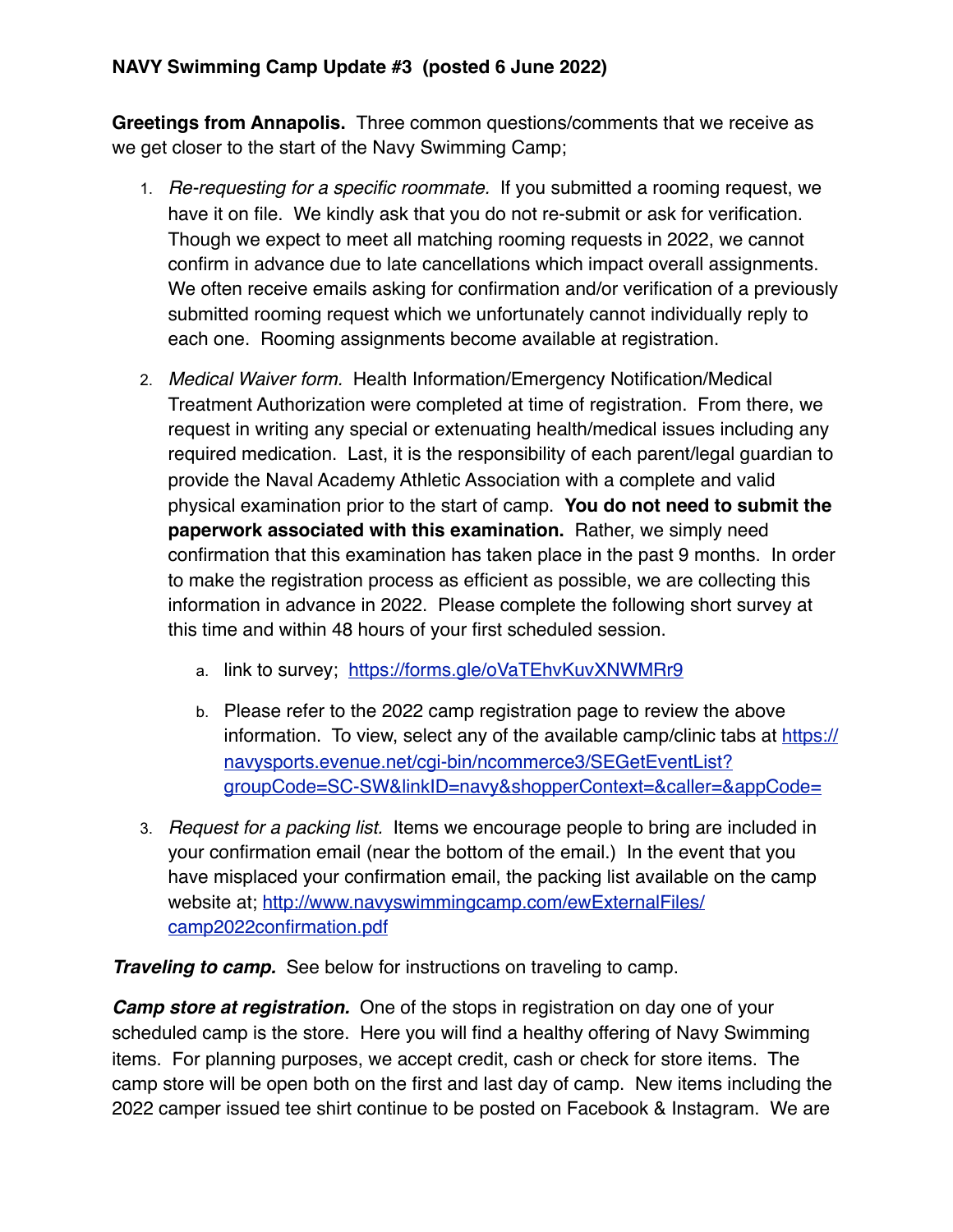# **NAVY Swimming Camp Update #3 (posted 6 June 2022)**

honored to make these items available to you and hope that you will wear the Navy colors with pride! Of note, the issued camp shirt just arrived, looks terrific and will be handed out at registration. Campers will also participate in the camp photo within 24 hours of the start of your respective camp. Campers will wear the 2022 issued shirt for this photo. Please let your swimmer know that they will be asked to wear this shirt for the camp photo. We will be reminding them as well. Just looking for back up assistance as there is always at least one who loses/misplaces/forgets/etc their shirt shortly after being issued. This photo will be available for sale at the camp store on the last day of your scheduled session.

*UPDATES.* To recap what has been sent out via email this spring. Please note difference between CAMP and CLINIC.

- 1. Confirmation email (sent at time of registration)
- 2. Camp Update #1 (posted April 12th, 2022)
- 3. Camp Update #2 (posted May 23rd, 2022)
- 4. Clinic Update  $#1$  (posted June  $6<sup>th</sup>$ , 2022)

## **5. Camp Update #3 (posted June 6th... THIS UPDATE)**

- 6. Camp Update #4 (*scheduled for Thursday June 9th*)
- 7. Clinic Update #2 (*scheduled for Thursday June 9th*)

We look forward to welcoming you to the Naval Academy this month.

*Coach Bill Roberts & the Navy Swimming Camp Staff*

#### *\*TO DO: See below for instructions on traveling to the Navy Swimming Camp.*

*\*MAKING YOUR WAY TO CAMP.*To drive onto the Yard, the driver must have current Common Access Card or Uniformed Services ID card. If you possess this card, you may proceed directly to the Naval Academy. Please note that even if you hold the required credentials to drive onto the Naval Academy, you are welcome to use the shuttle service. If you do not possess current a current identification card, please use the free bus service (option 1 listed below.)

1. Bus shuttle *(recommended)* Travel to and park at NAVY MARINE MEMORIAL STADIUM (550 Taylor AVE, Annapolis, MD.) Drive into Gate 5 off of Taylor Avenue. Park then proceed to Gate Z of the Stadium near the Blue Angel display (same location for returning campers), you (and any accompanying guests) may board the shuttle which will bring you to the Naval Academy.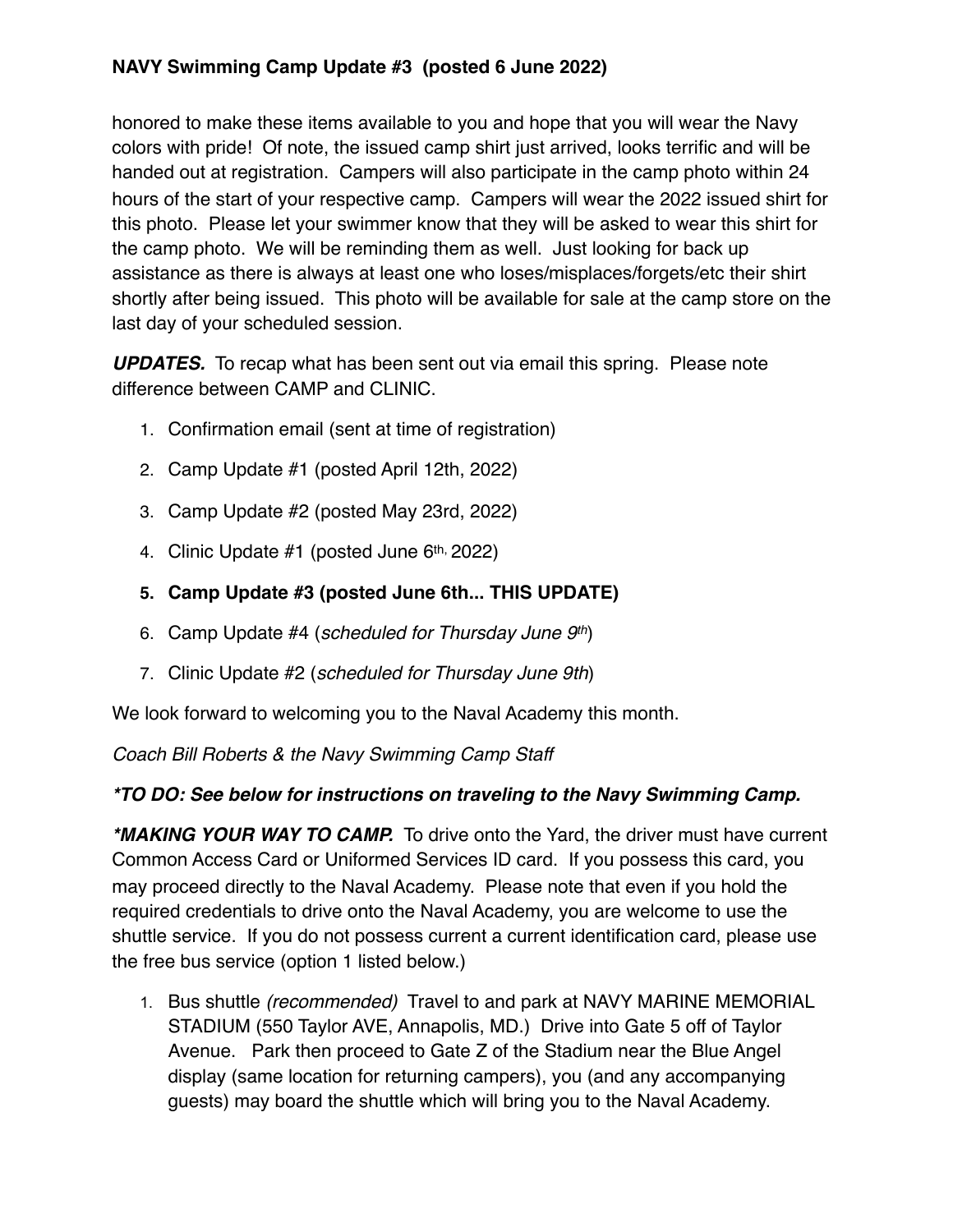## **NAVY Swimming Camp Update #3 (posted 6 June 2022)**

- 2. Driving onto the Naval Academy. As mentioned above, you must have the required identification to drive onto the Naval Academy grounds. After passing through Gate 1, take your very 1st left then another near immediate left onto Porter Road. Drive one block, take a right at the stop sign and go straight for another 100 yards and you will arrive at what is referred to as the "Sub Circle." This is a drop off point. Please note you will have limited time to drop off and cannot park there. From here, staff will assist you getting from ground level to our assigned floor in Bancroft Hall. We want to issue a disclaimer that there is very little available parking in this vicinity. There are a few spots in the lot on right just before the sub circle. Other than that, there is no close available parking.
- 3. If running behind, there is a temporary parking lot (there are 15 minute & a limited number of 120 minute spots ) located at Gate 1. You can always park there, walk in to get your swimmer checked in and then go back out to find parking. If this lot is full, you will need to find parking in downtown Annapolis then make your way to Gate 1 of the Naval Academy. NOTE: *if running behind meaning arriving after 2:00pm, please report directly to Lejeune Hall as opposed to Bancroft Hall.*

Once you proceed through Security be it by foot or vehicle, please move towards **Bancroft Hall** which is the one and only dorm of the Naval Academy. We look forward to checking you in.

- 1. *For Day/Extended Day Campers only.* The Naval Academy no longer issues temporary parking passes. We do apologize in advance. Please see above for various parking options. Also, please note that Day/Extended Day campers remain with us until 8:15pm.
- 2. *Please report to Bancroft Hall (4rd wing) first.* Once inside the Academy grounds (the Yard as we call it,) make your way towards 4rd WING of BANCROFT HALL. (If this is your first time at the Naval Academy, there is only one dorm on campus. Bancroft Hall.) 4<sup>th</sup> wing is close to the Sub Circle. Staff will be in position to assist and guide you from the stadium check-in to 4th wing. You will go to the pool after getting checked into your room.
- 3. Map of the Naval Academy to reference: [https://www.usna.edu/\\_files/documents/](https://www.usna.edu/_files/documents/USNA_Visitors_Map.pdf) [USNA\\_Visitors\\_Map.pdf](https://www.usna.edu/_files/documents/USNA_Visitors_Map.pdf)
- 4. *Spirit items.* We request that your camper bring the following to camp;
	- a. 2022 Spirit items. Music-related shirt, blue t-shirt, yellow t-shirt, team tshirt from your home team, and a shirt with red, white and blue. NOTE: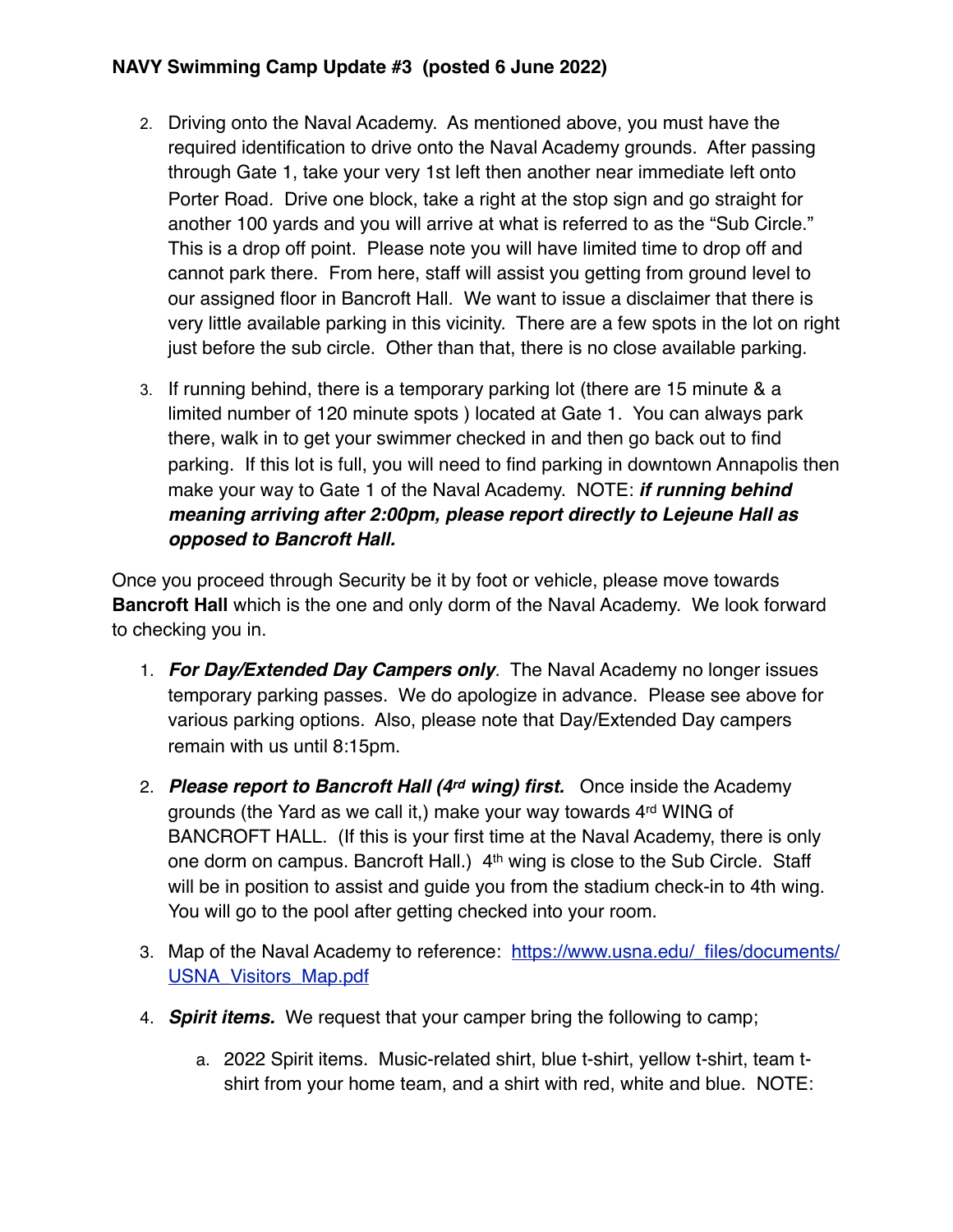nothing is required. Also, If you do not have one or more of the listed shirts, that will be OK. *Schedule below is tentative.*

- i. Day 1, Session I: June 14, Session II: June 20 (campers wear issued NAVY shirt)
- ii. Day 2, Session I: June 15, Session II: June 21. (campers will wear home team shirt. *Show your home team/school pride!*)
- iii. Day 3, Session I: June 16, Session II: June 22 (campers wear a military themed shirt. Support our armed services today.)
- iv. Day 4, Session I June 17, II: June 23 (campers wear a musical themed shirt.)
- v. Day 5, Session I June 18, II: June 24 (campers wear either Blue OR Gold/yellow shirt based on their team assignment this week. Team assignments posted at registration.)
- b. Flip-flops or a water shoe. For wearing on deck during pool sessions.
- 5. *Be nice.* Getting to camp can be stressful especially if this is your first time navigating the Naval Academy. Though our goal is to make this process as stress-free as possible, inevitably we have never had a day one of camp that has run perfect. If something does go wrong, we ask that you remain patient. We promise to do the same as well. We will do our best to address any matter with professionalism and courtesy. Thank you!

#### 6. *Some Day 1 activities & notes surrounding registration.*

- a. 1200 (noon), registration begins. Registration runs from 12:00-2:00pm. Please note we do not begin until 12:00pm. If you are running behind, we will accept your camper when you arrive. Please travel safe!
- b. Pre Camp activities. After you arrive and get checked in, we have some pre camp water activities scheduled for the second hour of registration. Signs will be posted at registration with more specific information. Coaches will be on hand to get you to these pre camp activities as well. All questions regarding pre camp activities will be answered at registration.
- c. 2:20pm, Camp introduction. Parent(s) and family are welcome to attend though not required. Parents will remain in the stands. Campers will be on deck ready to swim after meeting.